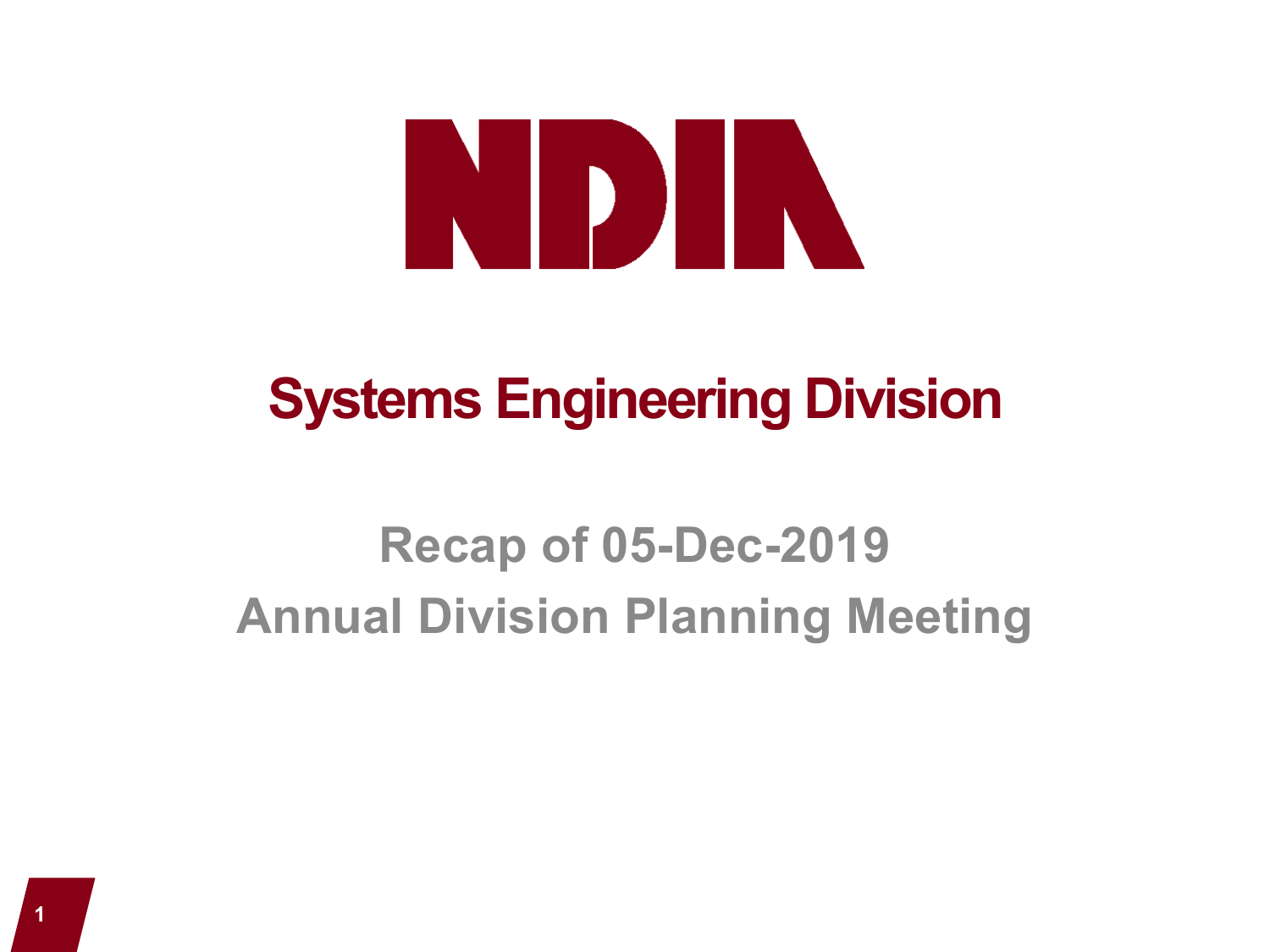

# **Highlights**

# **58 in attendance Speakers from major DoD organizations addressed the group to discuss needs of DoD and interactions with NDIA SE Division**

| <b>Jeff Stanley</b>   | <b>USAF Deputy Assistant Secretary (ST&amp;E)</b>                                            |
|-----------------------|----------------------------------------------------------------------------------------------|
| <b>Tom Simms</b>      | Acting Director, Engineering Policy & Systems<br><b>OUSD Research &amp; Engineering (AC)</b> |
| Dr, Jeff Boleng       | <b>Special Assistant for Software Acquisition</b><br>OUSD(A&S)                               |
| <b>Melinda Reed</b>   | <b>Director, Resilient Systems</b><br><b>OSD(R&amp;E) Advanced Capabilities</b>              |
| David Crim            | <b>Mission Engineering and Integration</b><br><b>OUSD (A&amp;S) /ASD (ACQUISITION)</b>       |
| <b>Michael Doctor</b> | DASN RDT&E (SE)                                                                              |
|                       |                                                                                              |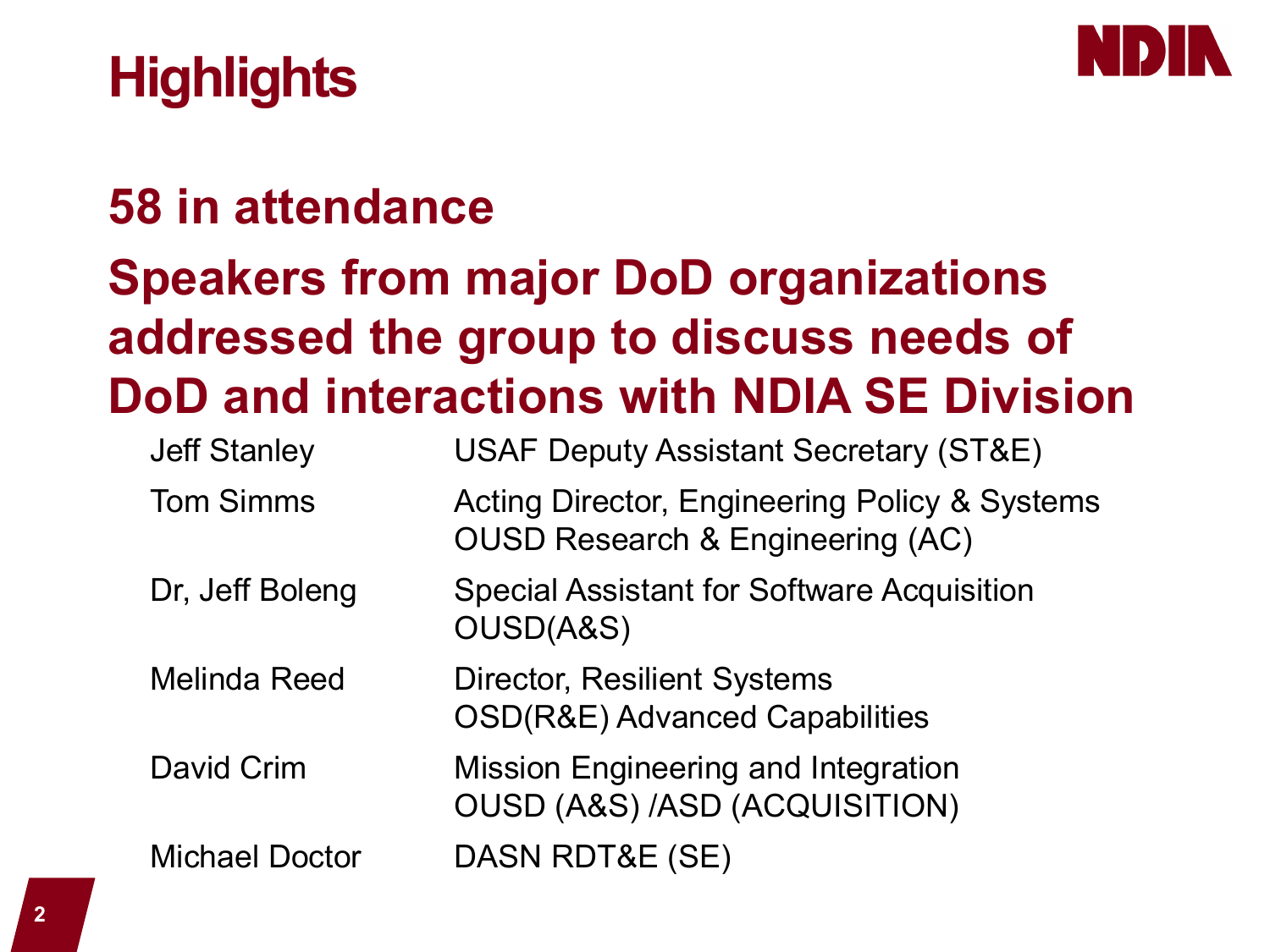# **Jeff Stanley - USAF Interests**



#### **Outreach to Defense industrial base**

- Expand partnerships with commercial industry and research organizations to operate faster and with agility
- **"Pitch Day" for Digital Engineering**
	- USAF defines use cases; companies pitch ideas; USAF awards (small) contracts on the spot
	- Seeking collaboration with SE Division at 2020 SE **Conference**
	- Desire to engage larger suppliers, not just Small Business

#### **Inserting MBSE into USAF contracts**

- M&S Committee will engage
- Reach out to IPM Division for Business Case support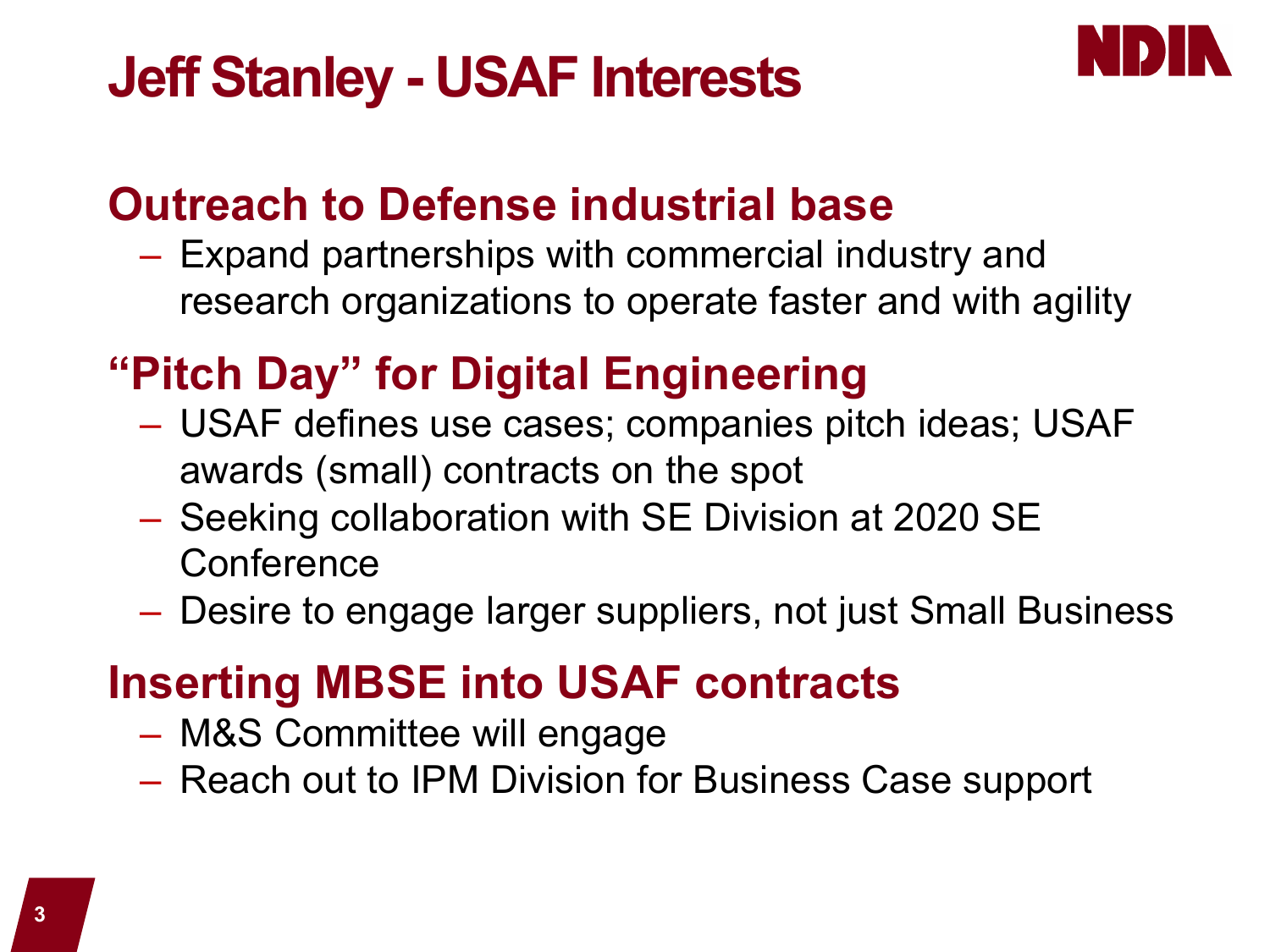# **Tom Simms – OSD(R&E) Interests 1**

# **2020 Modernization Priorities**

- 5G
- Autonomy
- Biotechnology Hypersonics
- Cyber
- Directed energy
- Fully networked C3
	-
	- ML/AI
- Microelectronics
- Quantum science
- Space

## **Objectives**

- Balance Priorities
- Engineering Policy and Implementation
- Increase working-level exchanges between industry and government

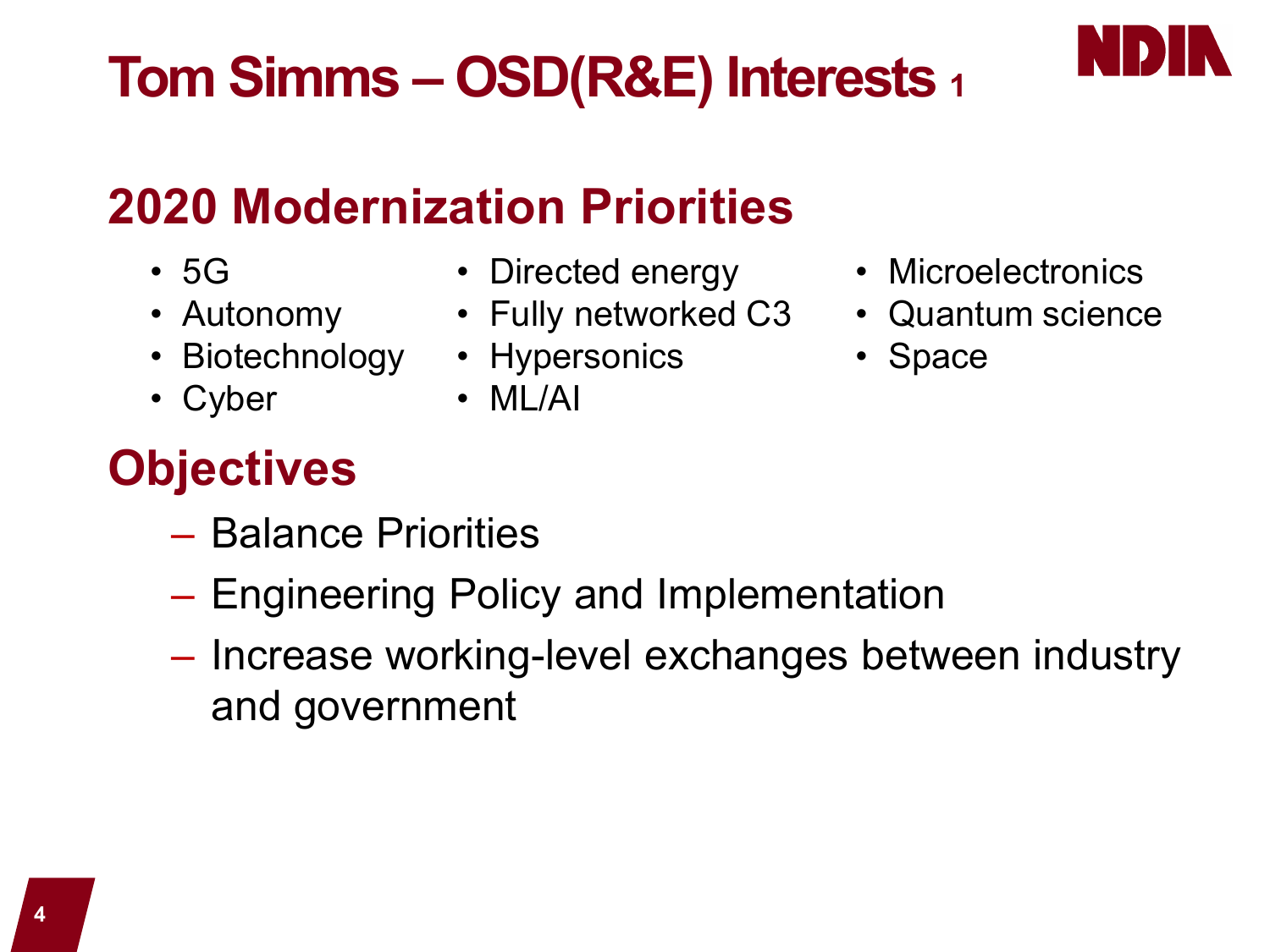# **Tom Simms – OSD(R&E) Interests 2**



## **Potential areas for NDIA support**

- Digital engineering, mission engineering
- Provide input to guidance for mission engineering, acquisition pathways
- Focal point for interaction with industry on mission engineering
- Provide input to IP strategies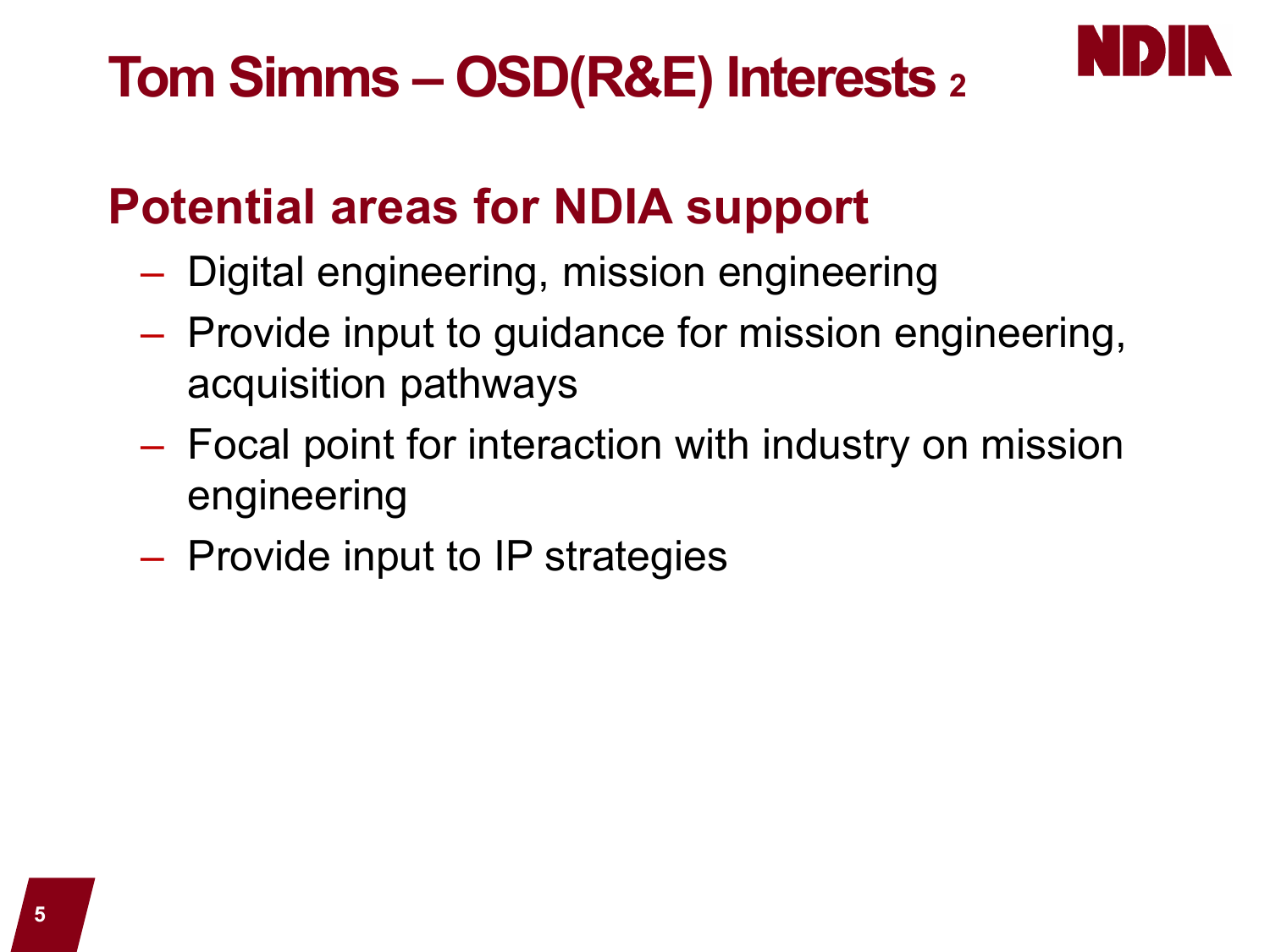# **Jeff Boleng - OSD(A&S) Software Acq.**

- **Interested in reaching SB and non-traditional suppliers**
- **Working to implement recommendations of DSB and DIB**
- **Implement Software Acquisition Pathway**
- **Piloting Single software acquisition (single color of money) in 2020**
- **Pushing to define metrics for modern software development**
- **MBSE can only go so far; eventually, hand coding is required. Only code is maintained. When code is changed, coherence to model is degraded. Need way of updating models to drive/support code changes.**
- **Need open standards for M&S interoperability. Can NDIA help?**
- **Automated DT and OT is needed to accelerate acquisition. Can AT test results be used in place of formal reviews (which slow down acquisition). Current AT focused on speed and cycle time. Need to refocus on quality**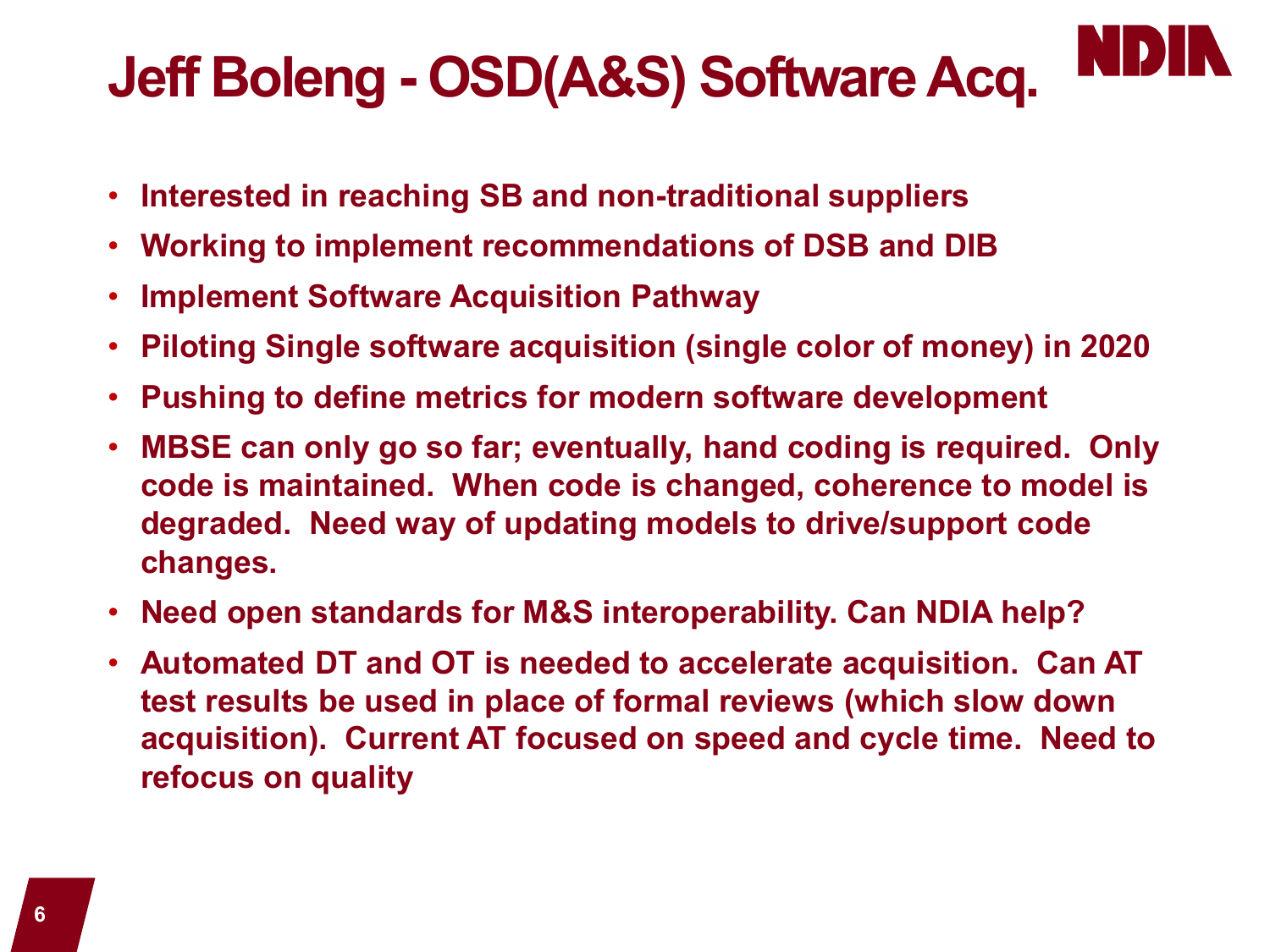# **Melinda Reed – OSD(R&E) Interests**



#### **Wants**

- Standards for HW Assurance
- SW Assurance metrics
- Need help with SW Assurance (and System Assurance) requirement beyond process orientation

**5000.02 – new standalone DODI for technology and program protection, Technology Area Protection Plans (TAPP) – while maintaining current program protection policy in 5000.02 enclosures**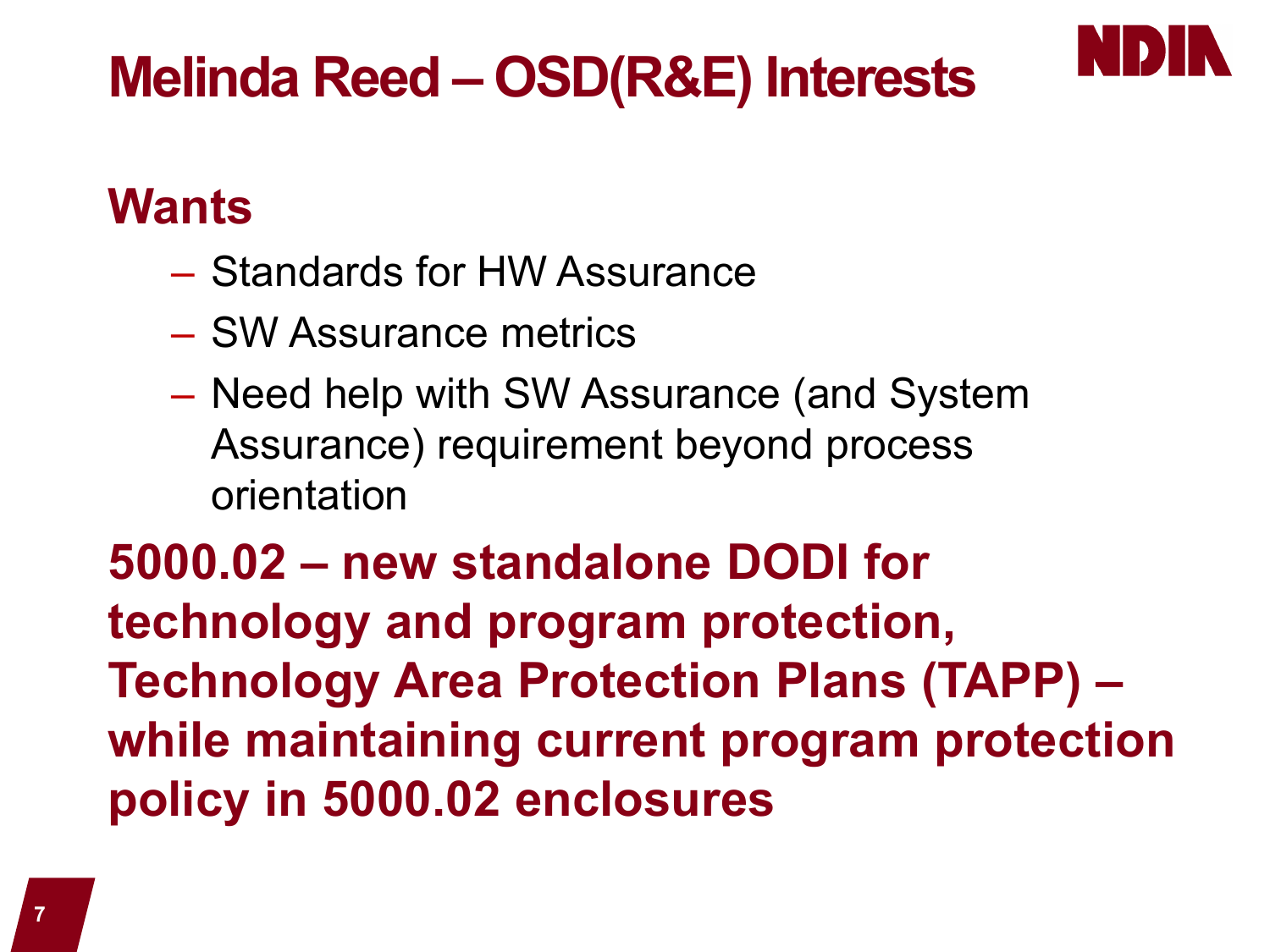## **David Crim - OSD(A&S) ME&I Interests 1**



#### **Mission engineering activities:**

- Managing and analyzing capability portfolios across DoD
- Adopting a mission engineering framework common
- Reinvigoration of Functional Capability Board (FCB)
- Quantifying measures of cost, schedule, performance at portfolio level.
- Challenges: Complexity of ME analysis; Current limitations in automation tools; Availability of and the ability to sort through data needed for analysis; Recent delegations of programs & authorities
- Portfolio management: evolve from system focus to mission areas (mission threads

#### **Wants**

- Method standards for ME
- Industry forum to discuss ME (R&E is currently visiting individual defense contractors)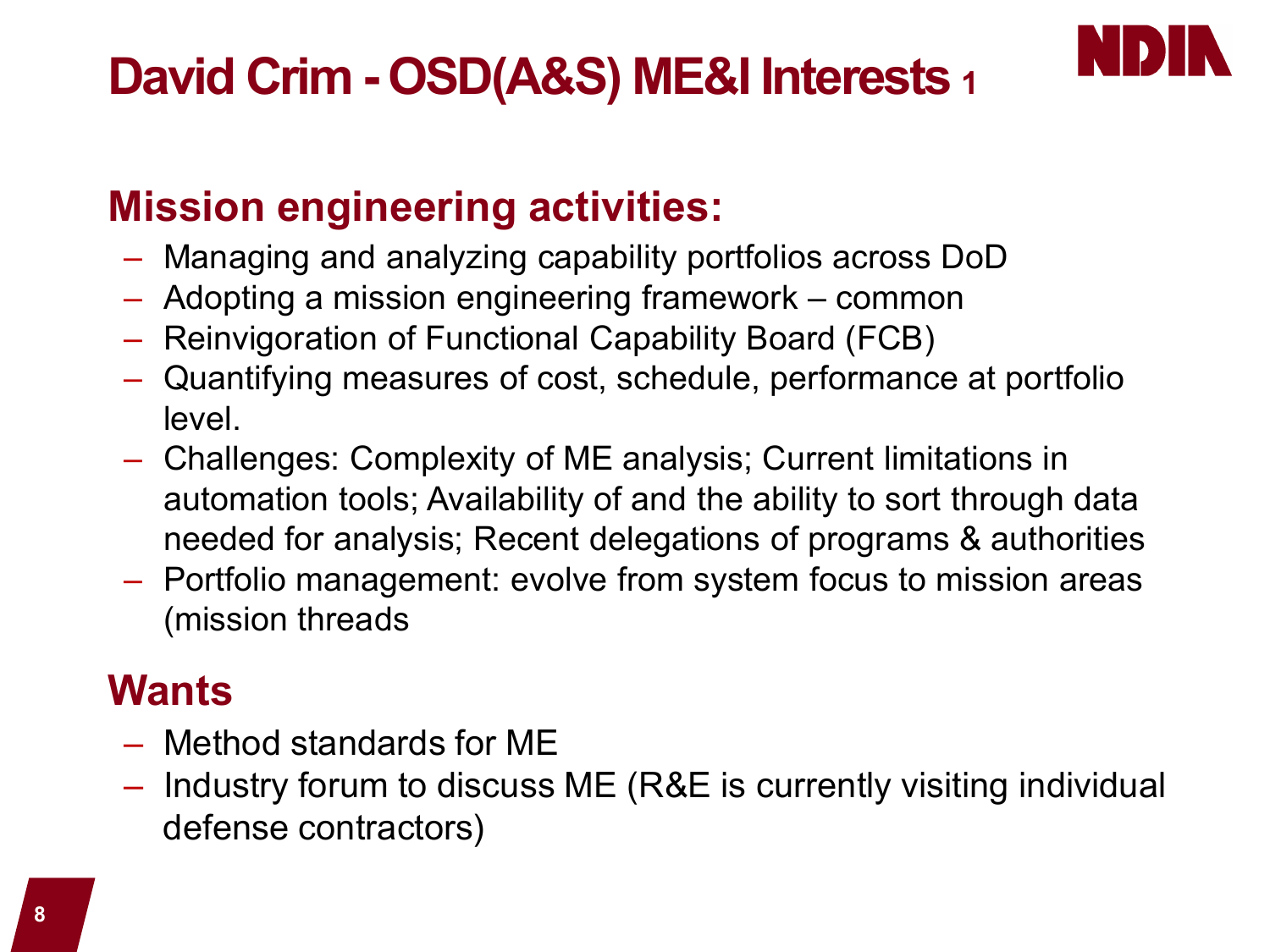## **David Crim - OSD(A&S) ME&I Interests 1**



### **Potential areas for NDIA support**

- Promulgation of ME principles to enable assessment of joint warfighting mission effects
	- *A&S needs Mission Engineering principles promulgated to enable assessment of Joint warfighting mission effects*
- Development of detailed mission architectures and common frameworks to identify capability gaps and inform investment decisions
	- *Development of detailed mission architectures will foster resilience, adaptability, and rapid insertion of new technologies, to identify capability gaps and inform investment decisions – but no appetite for a "chief joint architect"*
	- *Common frameworks would allow us to efficiently evaluate mission execution approaches*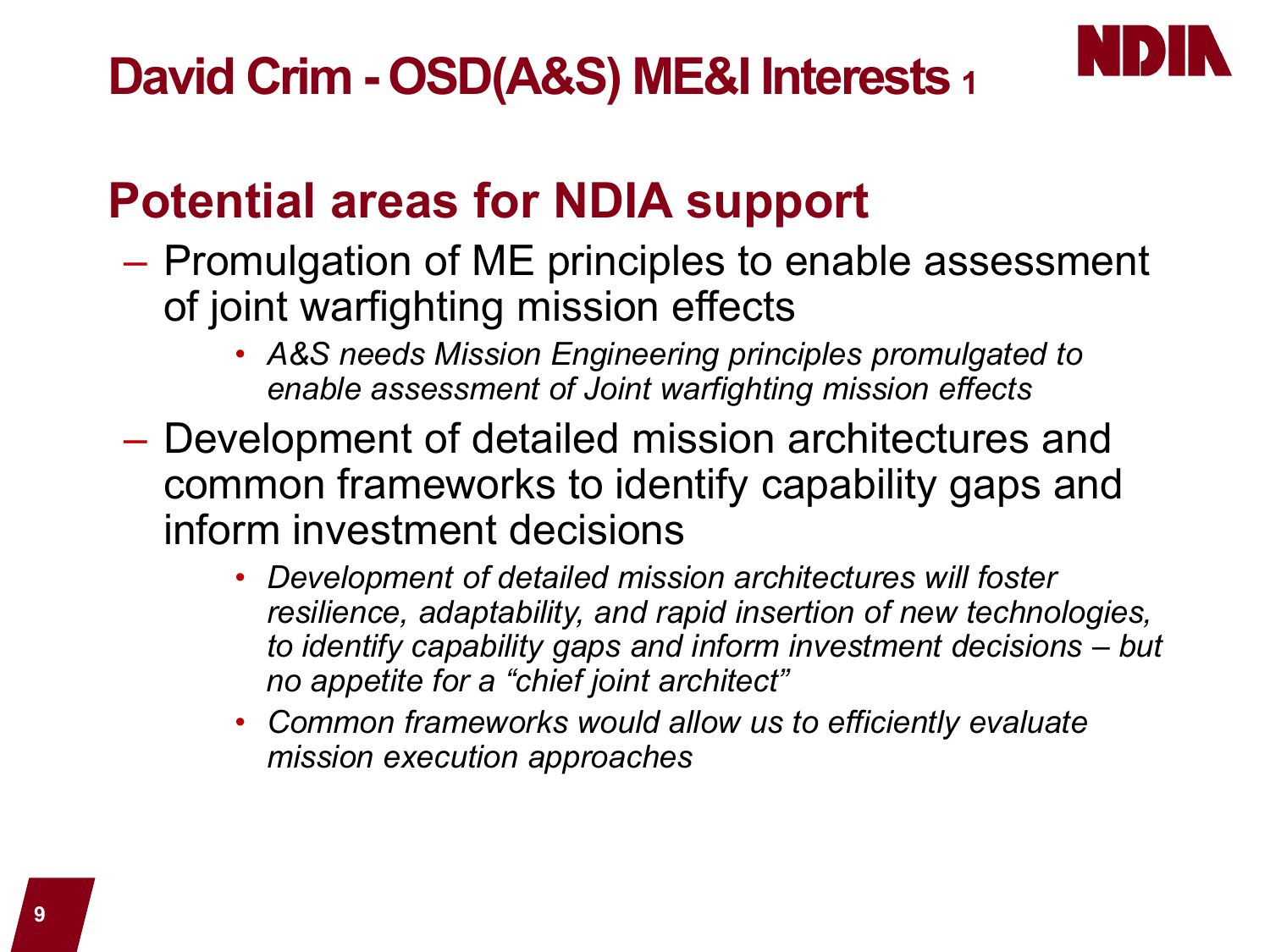# **Michael Doctor – USN Interests 1**



- **Navy emphasis on ME, DE, digital warfare to deliver domain-based effects**
- **Design and implement comprehensive Naval Operational Architecture**
- **Digital Integration Support Cell aligned and integrated with Digital Warfare Office to support all major sections of Naval Digital Blueprint. Project Integration Offices coordinate directly with combat areas**
- **Digital Development Environment: operational architecture; integrated modeling environment; digital twin; DevSecOps; data processing/analytics; AI/ML lab**
- **Agility – experimentation and prototyping, digital models, iterative dev't to get early feedback and assessment of minimum viable products. Transforming and streamlining SE through Data Engineering, DevSecOps, MBSE**
- **SW Factory, DevSecOps; CI/CD. Compile to Combat in 24 Hours (C2C24)**
- **Common services (track management, timing, navigation, user interface)**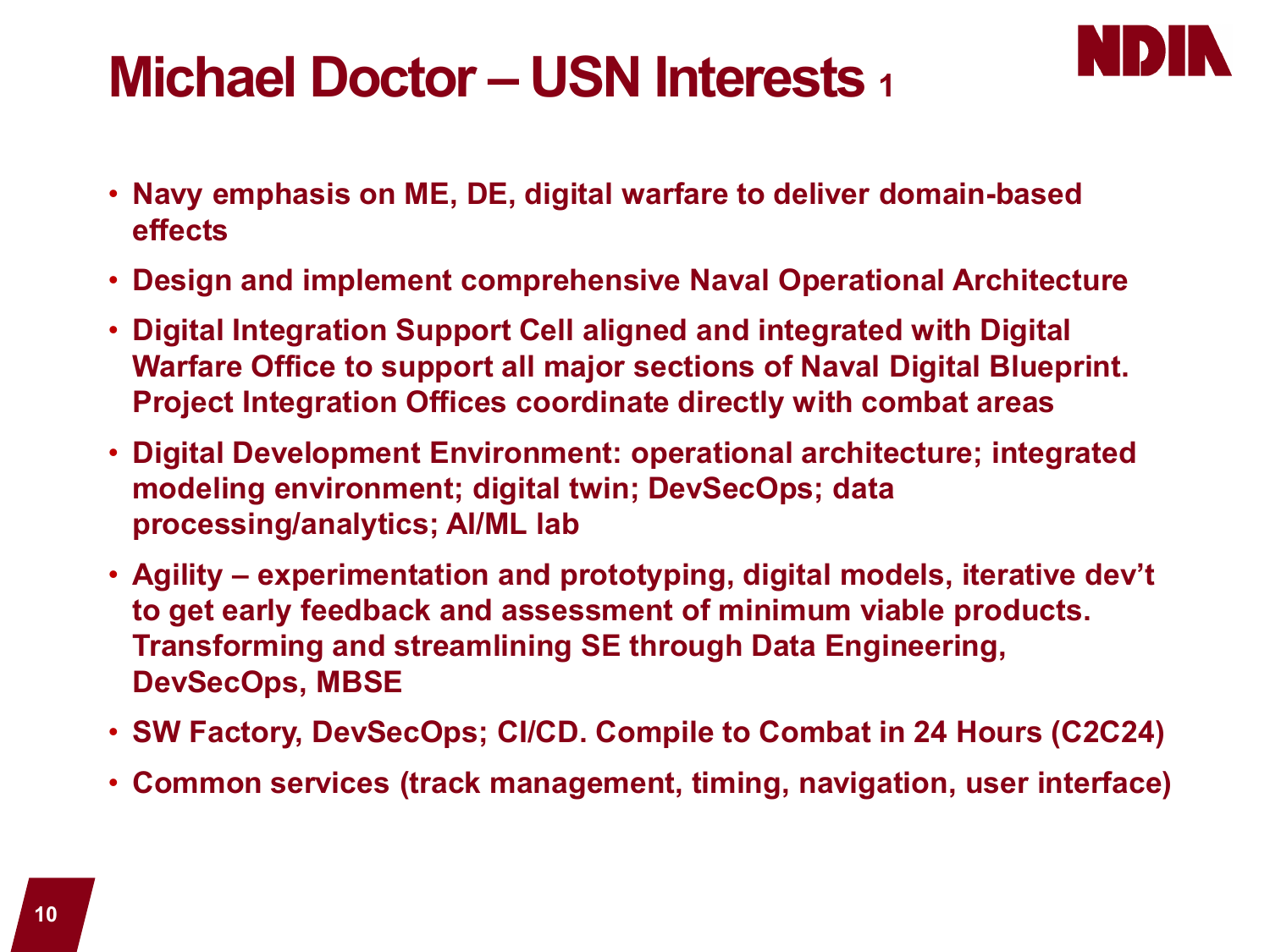

### **Potential Areas for NDIA Support**

- Please tell us how to better partner with industry on how to acquire for digital engineering – asking for the right info and the right format
- How do we scale up or scale out? How to leverage industry best practices for scaling up.
- Help with merging partners (AWS, …) to share data across systems, best practices for sharing and scaling.
- Interest in demonstrating DevSecOps and SE transformation (MBSE, HSI)